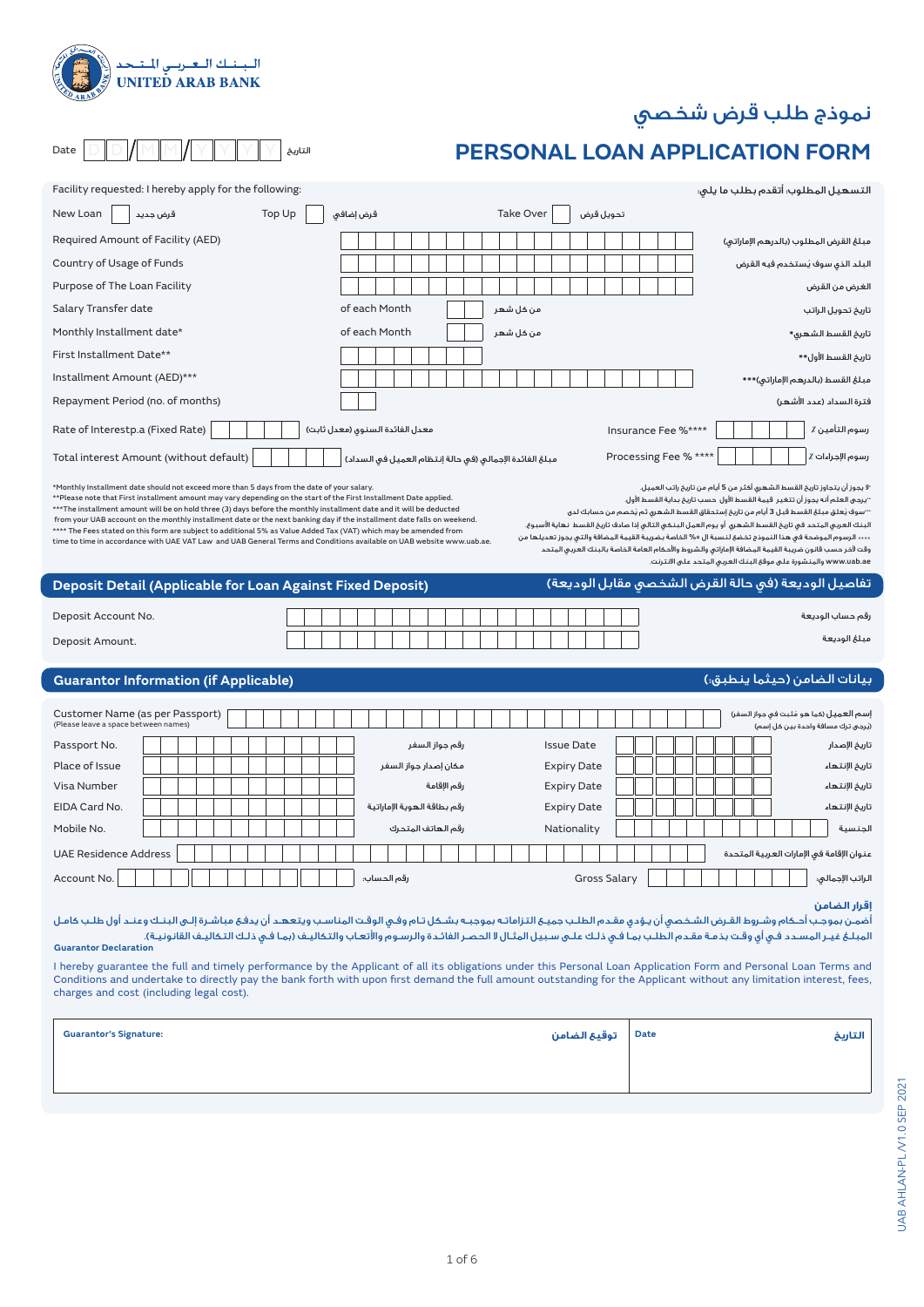

# **Promissory Note**

| <b>Promissory Note</b>                                                                |              | سند إذني                                                                                     |
|---------------------------------------------------------------------------------------|--------------|----------------------------------------------------------------------------------------------|
|                                                                                       |              |                                                                                              |
|                                                                                       |              |                                                                                              |
|                                                                                       |              | تاريخ التسـديد. يتمتـع حامـل هـذا السـند الإذنــى بالحـق فـى الرجـوع  بـدون تـكاليـف تمثيـل. |
|                                                                                       |              |                                                                                              |
|                                                                                       |              |                                                                                              |
|                                                                                       |              |                                                                                              |
| bearer of this promissory note has the right of recourse without representation cost. |              |                                                                                              |
| Borrower Name (as per Passport)<br>(Please leave a space between names)               |              | إسم المقتـرض (كما هو مُثبت في جواز السفر)<br>(يُرجى ترك مسافة واحدة بين كل إسم)              |
| <b>Borrower's Signature</b>                                                           | توقيع العميل | Date<br>التاريخ                                                                              |
|                                                                                       |              |                                                                                              |

# إقرار العميل

**إقرار العميل )لكل صاحب حساب( بالشروط واألحكام المدرجة ادناه** .<br>اقر بشكل نهائى ودون أى شرط وأوافق على ما يلى:

- .1 أن جميع المعلومات المقدمة في هذا الطلب صحيحة وحديثة ودقيقة وكاملة.
- .2 يجـوز للبنـك وشـركاته الفرعيـة وشـركاته التابعـة ووكالئـه ومقـدم الخدمـات مـن الغيـر و أي طـرف يـراه البنـك مناسـبًا أن يتحقـق مـن صالحيـة جميـع أو أي مـن هـذه المعلومـات مــن خــال أي مصــادر أخــرى حســب مــا يــراه البنــك مناســبًا بمــا فــي ذلــك علــى ســبيل المثــال ال الحصــر أي وكالــة تصنيــف إئتمانــي إتحاديــة أو فــي أي إمــارة أو وكالــة خارجيــة .<br>(مثـل شـركة الإتحـاد للمعلومـات الائتمانيـةٌ أو أي شـركة بديلـة).
- 3. أفــوض البـنــك العـــربــي المـتـحــد أن يطــلـب (فــي أي وقـت) أي تصنــيف ائتـمـانـي أو كشـوف حسـابات أو غير ذلك من المعلـومــات مــن أي جـهــة عـمــل أعـمــل لـديهـــا أو مؤسسـة ماليـة أو جهـة تنظيميـة أو وكالـة تصنيـف إئتمانـي )بمـا فـي ذلـك شـركة الإتحــاد للمعلومــات الائتمانيــة أو البنــك المركــزي) أو أي مصــدر معلومــات آخــر يختــاره البنــك العربــى المتحــد (و التــى تعتبــر كل منهــا ســَلطة تحقــق) مــن أجــل تقييــم محفظتــي االئتمانيــة و تاريخــي وقدرتــي علــى الوفــاء بالتـزاماتـــي المالـيـــة وأقــر أنــه يجــوز للبنــك العربــي المتحــد أن يعتمــد علــى هــذه المعلومــات وال يتحمــل البنــك أي مســؤولية عــن خطــأ أو نقــص أو عــدم دقــة هــذه المعلومــات. باإلضافــة إلــى اإلقــرار السـابق، فإنـي أوافـق - بخصـوص الدخـول إلـى كشـوف الحســاب - بشـكــل نـهــائي وبـدون شـرط أن أوقـع أي نمـوذج يقدمـه لـي البنـك العربـي المتحـد سـواء فـي شـكل مرفــق لنمــوذج الطلــب هــذا أو بــأي طريقــة أخــرى.
- .4 يجــوز للبنــك العربــي المتحــد أن يشــارك تلــك المعلومــات التــي يحتفــظ بهــا بشــأني مــع أي جهــات تنظيميــة أو ســلطات أو أي طــرف ثالــث حســب مــا يــراه البنــك مناســبًا وفـق القوانيـن واللوائـح السـارية وألي غـرض بمـا فـي ذلـك علـى سـبيل المثـال ال الحصـر هيئـات التصنيـف االئتمانـي ومكافحـة غسـيل األمـوال واإلمتثـال للعقوبـات المفروضـة علـــى الــدول وقانــون الإمتثــال لحســاب الضرائــب الاجنبيــة "فاتــكا" (او غيرهــا مــن الســلطات الضريبيــة) أو لمنــع الإحتيــال وكشــفه.

# **Customer's Declaration**

**CUSTOMER DECLARATION BY EACH ACCOUNT HOLDER APPLYING BELOW:** I irrevocably and unconditionally declare and agree that.

- 1. All information provided in this application is true, up-to-date, accurate and complete;
- 2. The Bank, its subsidiaries, affiliates, agents, third party service providers and any other party the Bank may deem appropriate may validate and verify all or any such information, through whatever third party sources it considers appropriate, including without limitation, any federal, emirate or overseas credit reference agency (e.g. Al Etihad Credit Bureau or replacement bureau):
- 3. I permit United Arab Bank to (at any time) request any credit references, account statements or other relevant information from my employer, any financial institution, regulatory body, any credit reference agency/ bureau (including Al Etihad Credit Bureau and the Central Bank) and/or any other source United Arab Bank selects (each a Verification Authority) to assess my credit profile and history and my ability to meet my financial commitments, and I acknowledge that United Arab Bank may rely on such information and shall not be held liable if any such information is incorrect, incomplete or inaccurate. In addition to the aforesaid acknowledgment, for accessing my account statements, I also irrevocably agree to execute any Form, provided by United Arab Bank, either attached as annexure to this application Form or otherwise.
- 4. The Bank may share any such information held about me with any regulators, authorities, or any other third party that the Bank deems appropriate, in accordance with applicable laws and regulations for various purposes, including without limitation credit reference, antimoney laundering, country sanctions compliance, FATCA (or other tax authority reporting), fraud prevention and audit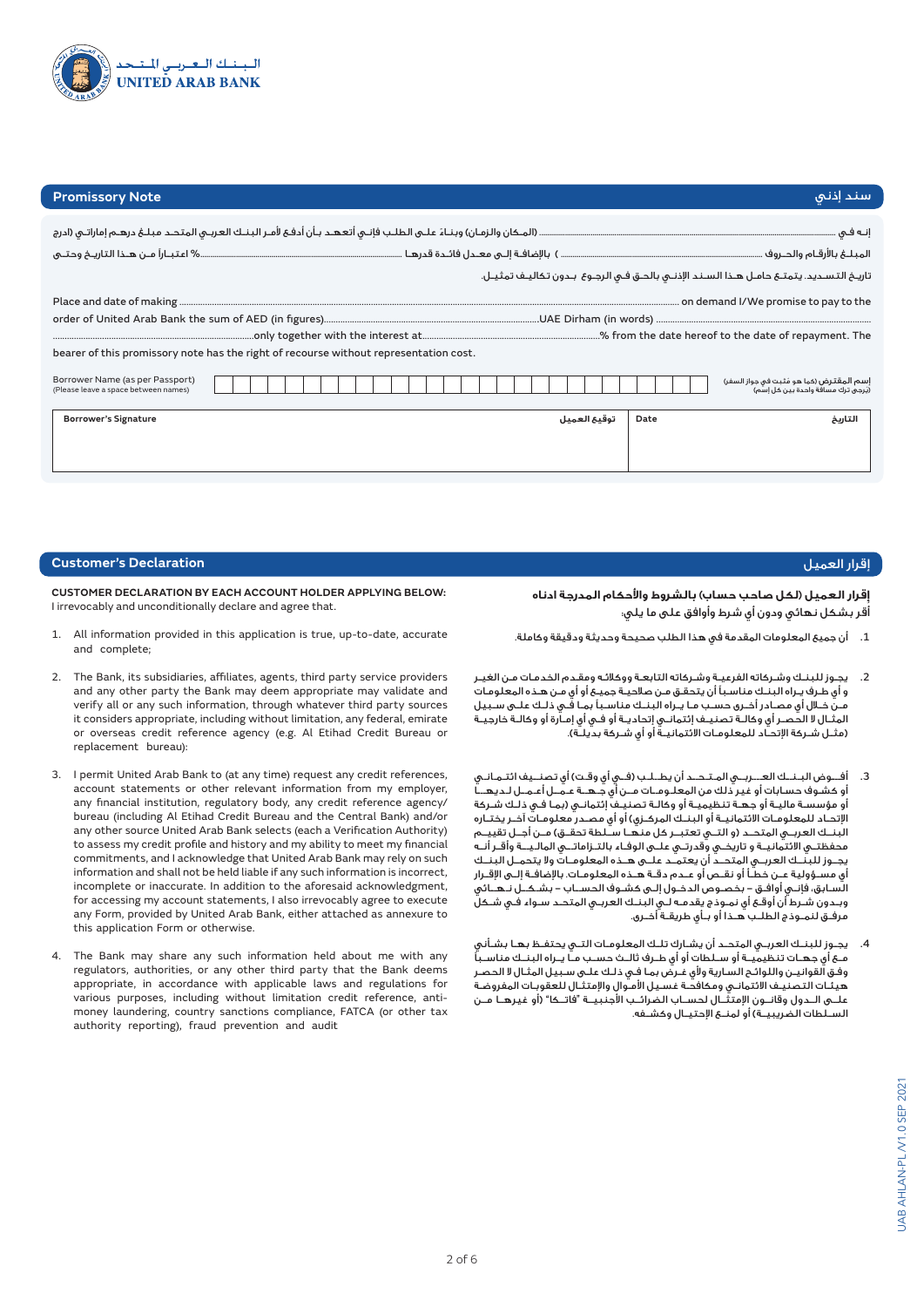

- 5. I have very carefully read and had fully explained to me the UAB General Terms & Conditions, Schedule of Charges and any Agreements available relating to Account Opening, Regulatory Information, Personal Finances, Credit Cards and any other Bank product or service for which I am applying (either a hard copy of which I have obtained from a branch, an electronic copy of which I have downloaded, or which is disclosed on the Bank's website www.uab.ae). I also agree to routinely refer to the Bank's website to stay updated;
- 6. I hereby assign to United Arab Bank my monthly salaries, end of service benefits and any other dues towards settlement of my liabilities. I further confirm that these instructions are irrevocable and unconditional and will remain in force until full settlement of my liabilities and all sums due to the bank including interest and any other charges incurred by the bank in connection with granting or recovery of the loan.
- 7. I fully understand what I am entering into and the potential financial and other consequences of my responsibilities in banking with the Bank and using one or more of the Bank's products and services;
- 8. I will provide the Bank with updated personal and other information required by the Bank to maintain my products and services within a reasonable time after any information changes and becomes untrue, outof-date, inaccurate or incomplete;
- 9. I understand that the Bank may decline the whole or any part of this application without giving a reason whatsoever and I do acknowledge the fact that I do not have any legal recourse in this respect;
- 10. The Bank has the right to change any of its UAB General Terms and Conditions from time to time and I will become legally bound by such change;
- 11. My continued retention or use of any Bank products or services after the effective date of any change in UAB General Terms and Conditions shall automatically be deemed my acceptance of the change and I shall not object in any dispute that I am not so bound, due to the absence of any physical signature on any UAB General Terms and Conditions, as replaced, amended, supplemented or deleted from time to time;
- 12. The Bank shall be entitled to close one or all my accounts or terminate any other product or services if any information provided by me is subsequently found to be untrue, out-of-date, inaccurate, incomplete or misleading or such account has been or is being used for any illegal purpose, or for any other reason that the Bank, at its sole discretion, may find reasonable.
- 13. This Application, The Bank's General Terms and Conditions, Schedule of Charges, any Agreements or any electronic copy which is disclosed on the Bank's website are made in two languages (English and Arabic) and, in the event of any dispute before the courts or other competent authorities in the United Arab Emirates, if there is a contradiction between the two texts, the Arabic text shall prevail (even if do not either speak, write or understand Arabic).
- .5 لقـد قرأت بعنـايــة وتلقيت شـرح كـامــل للشــروط واألحـكــام الخـاصــة بالبنـك العربي المتحـد وملـحــق الـرســوم واإلتفـاقـيــة المتاحـة بخصـوص فتـح الحسـاب والمعلومـات التنظيميـة والتمويـات الشـخصية وبطاقـات االئتـمــان وغـيــرهــا مــن منتجــات البنك أو خدماتـه التـي أقـدم الطلـب بشـأنها )سـواء فـي شـكل نسـخة ورقيـة والتـي أحصـل عليهــا مــن أي فــرع أو فــي شــكل نســخة إلكترونيــة أحملهــا أو تكــون منشــورة علــى موقــع البنــك اإللكترونــي ae.uab.www، أوافــق أن أتصفــح موقــع البنــك العربــي المتحــد الإلكترونــى بشــكل دورى للإطــلاع علــى آخــر التحديثــات والتعديــلات.
- .6 أتنــازل للبنــك العربــي المتحــد بموجــب هــذا اإلقــرار عــن راتبــي الشــهري و مكافــأة نهايـة خدمتـي وأي مسـتحقات أخـرى مقابـل تسـوية إلتزاماتـي، كمـا أؤكـد مـرة أخـرى أن هـذه التعليمـات نهائيـة وسـوف تبقـى سـارية إلـى حيـن تسـوية إلتزاماتـي وجميـع المبالـغ بالكامـل بمـا فـي ذلـك الفائـدة وأي رسـوم يتكبدهـا البنـك فـي سـبيل منحـي القــرض أو إســترداده.
- .7 أفهــم تمامــً مــا أوقــع عليــه والتبعــات الماليــة أو غيــر الماليــة المحتملــة بخصــوص مسـؤولياتي عـن التعامـل البنكـي مـع البنـك و إسـتخدام واحـد أو أكثـر مـن منتجاتـه وخدماتــه.
- .8 ســوف أزود البنــك العربــي المتحــد بالمعلومــات الشــخصية المحدثــة وغيرهــا مــن المعلومــات التــي يطلبهــا البنــك لمواصلــة تقديــم منتجاتــه وخدماتــه خــال وقــت معقــول وعقــب حــدوث أي تغييــر فــي أي مــن هــذه المعلومــات أو إذا أصبحــت غيــر صحيحــة أو غيــر محدثــة أو غيــر دقيقــة أو ناقصــة.
- .9 أفهـم أنـه يجـوز للبنـك العربـي المتحـد أن يرفـض الطلـب بشـكل كلـي أو جزئـي دون إبــداء أســباب وأقــر بموجبــه أنــه ليــس لــي أي حــق قانـونــي تجــاه البنــك فــي هــذا الصــدد.
- .10 يتمتـع البنـك العربـي المتحـد بالحـق فـي تغييـر أي مـن شـروطه وأحكامـه العامـة مـن وقـت آلخـر وأوافـق علـى اإللتـزام بـأي مـن هـذه التغييـرات.
- .11 يعتبــر إســتمراري فــي إســتخدام منتجــات البنــك العربــي المتحــد أو خدماتــه بعــد تاريــخ ســريان أي تغييــر فــي الشــروط واألحــكام العامــة الخاصــة بالبنــك بمثابــة قبــول منــي لهــذا التغييــر وال يجــوز لــي أن أعتــرض، خــال أي نــزاع، أو أتــذرع بأنــي غيــر ملــزم بهـذا التغييـر بحجـة عـدم توقيعـي علـى الشـروط واألحـكام العامـة الخاصـة بالبنـك بصيغتهــا البديلــة أو المعدلــة أو التكميليــة أو حســب المحــذوف منهــا مــن وقــت آلخــر.
- .12 ُ يحـق للبنـك العربـي المتحـد أن يغلـق أحد حسـاباتي أو جميعهـا وأن ينهـي أي منتجات ُ أو خدمـات أخـرى إذا ثبـت فيمـا بعـد أن أي مـن المعلومـات المقدمـة منـي غيـر صحيحـة أو غيـر محدثـة أو غيـر دقيقـة أو ناقصـة أو مضللـة أو أن هـذا الحسـاب يسـتخدم ألغـراض ً غيـر قانونيـة أو ألي سـبب آخـر يـراه البنـك معقـوال وفـق تقديـره المنفـرد.
- .13 صــدرت األحكــام والـشــروط العــامــة الخـاصــة بالبنـك ومــلحق الرسوم وأي إتفاقيـات أو أي نسـخة إلكترونيـة منشـورة علـى موقـع البنـك اإللكترونـي باللغـة العربيـة واللغـة اإلنجليزيــة وفــي حــال وجــود أي نــزاع أمــام المحاكــم أو أي ســلطات مختصــة فــي دولــة اإلمــارات العربيــة المتحــدة أو فــي حــال وجــود أي تضــارب بيــن النصيــن، يعتــد بالنــص المحـرر باللغـة العربيـة حتـى لـو أن الطـرف اآلخـر ال يجيـد اللغـة العربيـة تحدثـا أو كتابـة.

| <b>Customer's Signature:</b> | Date   توقيع العميل | التاريخ |
|------------------------------|---------------------|---------|
|                              |                     |         |
|                              |                     |         |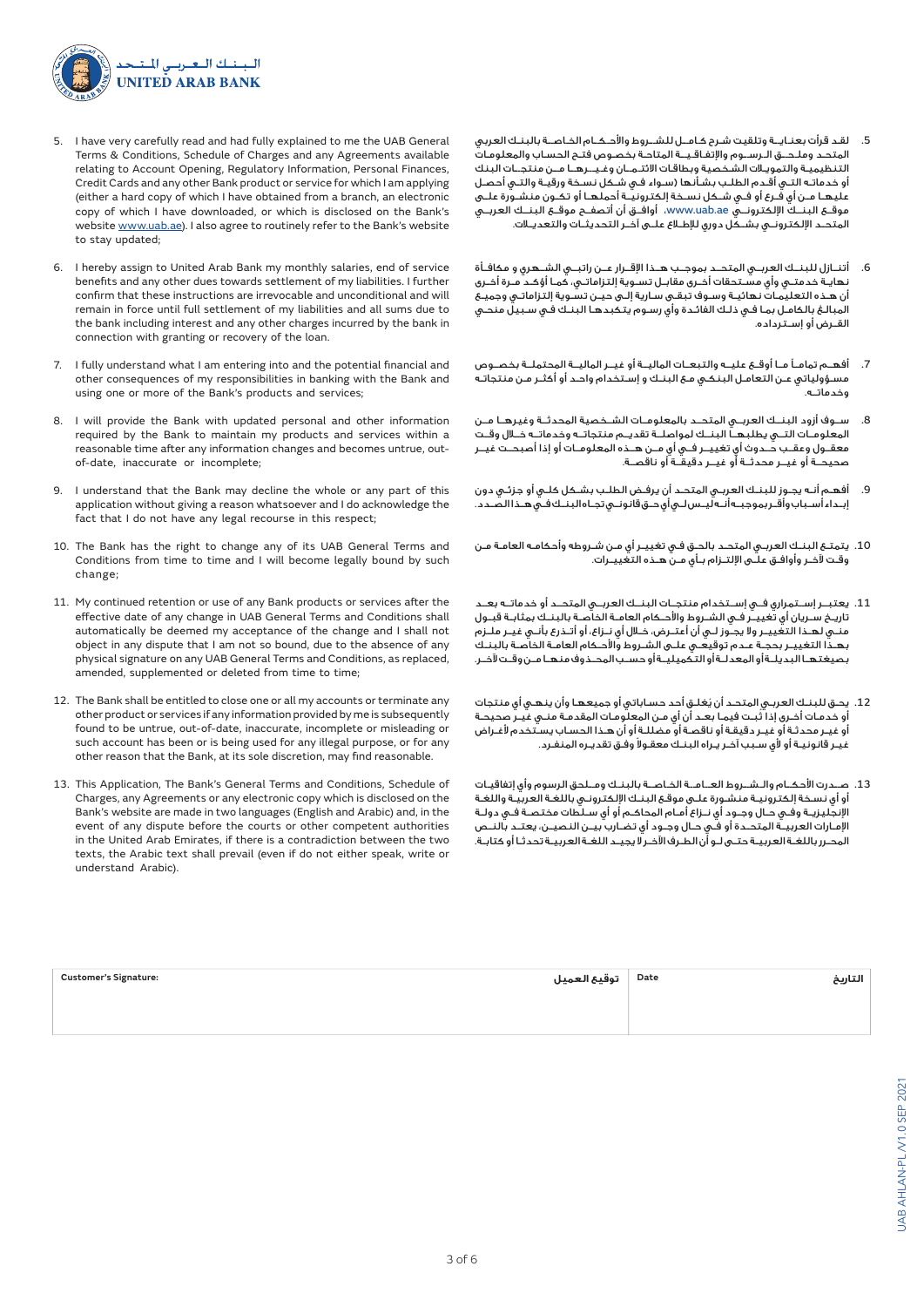

# **PERSONAL LOAN TERMS AND CONDITIONS**

#### **(1) Disbursement of the Loan**

The principal Loan shall be credited to the account of the Borrower upon the completion of all the securities contained in below Clause no. 2.

# **(2) Securities and Documentation**

As a guarantee and security to pay the loan, interests, commissions, fees, and any other amounts become due under the loan agreement, the Borrower commits and undertakes as follows:

a. Provide the bank with a letter from the Borrower's employer pursuant to which the employer undertakes to transfer his monthly salary and the end of service benefits to the bank throughout the loan period.

b. In the event the Loan is granted against personal guarantee, the Borrower undertakes to provide the Bank with the Personal Guarantee Form approved by the Bank and signed by the guarantor(s).

## **(3) Interests, Commissions, and Fees**

All charges, commissions and fees are exclusive of Value Added Tax or any other similar sales tax (VAT). The Borrower hereby agrees to pay an amount in respect of any applicable VAT.

b. The interest shall be calculated on the daily balance of the drawn and unpaid amounts of the Loan from the date of withdrawal based on actual number of days lapsed and a 360 day year, to be added to the Loan balance and paid with the monthly installments.

c. The Bank will charge the commissions, fees, and expenses incurred on the Loan as per the instructions of the Central Bank of the United Arab Emirates (UAE) as may be amended from time to time.

### **(4) Events of Default**

The Loan elapses and all the installments, interests and any other fees and expenses become due and payable immediately without having to give any notification or any court ruling and without prejudice to any other rights of the Bank according to the loan a or in accordance with the law in the event of occurrence of any of the listed below events:

a. If the Borrower is terminated for any reason.

b. If the monthly salary of the borrower or any part of there of transferred to any other body without the prior written approval of the Bank.

c. If the Borrower violated any of its undertaking or obligations arising from this terms and conditions, UAB General Terms and Conditions, any UAB policies, or any related documents.

d. If the Borrower failed to pay three consecutive installment or six nonconsecutive installments of the monthly installments without approval of the Bank.

e. If, at any time, the information or documents submitted by the Borrower to the Bank are incorrect or any of acknowledgment or undertaking submitted by him or provided for in the loan agreement is invalid.

f. If the Bank noticed that there are grounds which could lead to the inability of the Borrowers and/or any of his guarantors, as permissible under Central Bank's prevailing regulations, to fulfill his obligations towards the Bank.

g. The death of the Borrower or his leaving the country permanently.

#### **(5) General Provisions**

All accounts of any kind or name currently opened or will be opened in the future in whatever currency in the name of the Borrower with the bank or any of its branches shall be securing each other and the Bank may set off any amounts due to the Bank from the Borrower from any funds pertain to the Borrower with the Bank or any of its branches.

b. If any amount falls due in a non-business day, the payment shall be made on the following business day. The business day means any day in which banks operating in the UNITED ARAB EMIRATES (UAE) are open for dealing.

c. The Bank's books and records shall be final and conclusive evidence in all matters relating to the Borrower's indebtedness unless proved otherwise according to the applicable laws.

d. Without prejudice to the applicable laws, the non-exercise of the Bank of any of its rights or delay in the exercise shall not detract it from this right, nor considered as a waiver from realizations of the terms and conditions set out in this Agreement.

e. The Bank shall have the right to delegate advocates and collection agents (inside the UAE or abroad) to follow up the collection of any amounts due to the Bank from the Borrower. The Borrower authorizes the Bank to provide them with any information or documents relating to the accounts of the Borrower. The advocates and collection agents shall have the right to take any appropriate action on behalf of the Bank for the purpose of carrying out their mission which includes contacting the Borrower.

f. In the event the Loan is granted to more than one Borrower, the borrowers shall be jointly and severally responsible for the payment of all obligations under the Loan. The Bank shall have the right, at its absolute discretion, to claim from any of them singly or jointly as it deems appropriate.

# أحكام و شروط القرض الشخصي

### **)١( سحب القرض**

يتم سحب القرض عن طريق إيداع أصل القرض في حساب المقترض بعد استكمال جميع الضمانات المبينة .<br>في المادة (٢).

# **)٢( الضمانات والوثائق**

ضمانا وتأمينا لسداد القرض والفوائد والعمولات و الرسوم وأية مبالغ أخرى قد تستحق بموجب العقديلتزم المفترض ويتعهد بما يلي:

أ. موافاة البنك بكتاب من جهة عمل المقترض تلتزم بموجبة بتحويل راتبة الشهري ومكافأة نهاية الخدمةلحسابة لدى البنك طيلــة فترة القرض.

ب. في حالة منح القرض مقابل كفالة شخصية، فيلتزم المقترض بموافاة البنك بنموذج الكفالة الشخصيةالمعتمد لدى البنك موقعا من الكفيل /الكفلاء.

# **)٣( الفوائد والعموالت والرسوم**

أ. كافة الرسوم، العمولات والأتعاب مستثناة من ضريبة القيمة المضافة أو أي ضريبة مبيعات أخرى مماثلة. يوافق المقترض بموجبه على أن يسدد مبلغ ما بخصوص أي ضريبة قيمة مضافة معمول بهــا.

ب. تحتسب الفائدة على معدل الرصيد اليومي للمبالغ المسحوبة وغير المسددة وعلى أساس أن السنة 360 يوما وتضاف إلى رصيد القرض بحيث تسدد ضمن الأقساط الشهرية.

ت. يستوفي البنك العمولات والرسوم المترتبة على القرض حسب تعليمات مصرف الإمارات العربية المتحدة المركزي وفق ما يتم تعديلها من وقت آلخـر.

### **)4( حالات الإخلال**

 يسقط أجل القرض وتصبح جميع األقساط والفوائد وأية رسوم ومصروفات أخرى مستحقة وواجبة السداد فورا دون الحاجة إلى إخطــار أو أي حكم قضائي ودون اإلخــال بأية حقوق أخرى للبنك وفقا لهذا العقد أو وفقا للقانون في حالة وقوع أي من الحالات المذكورة أدناه:

أ. إذا تم إنهاء عمل المقترض ألي سبب.

ب. إذا تم تحويل الراتب الشهرى للمقترض أو أي جزء منه إلى أية جهة أخرى بدون موافقة خطية مسبقة مــن البنــك.

ت. إذا أخل المقترض بأي من تعهداته أو إلتزاماته الناشئة عن العقد.

ج. إذا تخلف المقترض عن سداد ثالثــة أقساط متتالية أو ستة أقساط غيرمتتالية من الأقساط الشهرية بدونموافقة البنك.

د. إذا تبين في أي وقت من األوقات عدم صحة البيانات أو المستندات التي قدمها المقترض إلى البنك أو عدم صحة أي إقرار أو تعهد مقدم منه أو منصوص عليه في العقد.

ه. إذا رأى البنك أن هناك من الأسباب ما قد يؤدي إلى عدم تمكن المقترض و/أو أي من الكفلاء )المعينين وفق .<br>ما تسمح به تعليمات المصرف المركزي)من الوفاءبإلتزاماتهتجاه البنك.

و. وفاة المقترض أو مغادرته الدولة بشكل نهائي.

### **)٥( أحكام عامة**

أ. جميع الحسابات من أي نوع أو أي مسمى ومهما كانت عملتها المفتوحة حاليا أو التي تفتح مستقبلا بإسم المقترض لدى البنك أو أي من فروعه تعتبر ضامنة بعضها البعض ويجوز للبنك إجراء المقاصة بين أية مبالغ قد تكون مستحقة للبنك على المقترض وأي أموال تكون للمقترض لدى البنك وأي فرع من فروعه.

ب. إذا استحق أي مبلغ في يوم ليس من أيام العمل يتم الدفع في يوم العمل التالي. ويقصد بيوم العمل أي يوم تكون فيه البنوك في دولة الإمارات العربيةالمتحدةمفتوحة للتعامل.

ت. تكون دفاتر البنك وســجالته حجة نهائية وقاطعة في كل ما يتعلق بإلتزامات المقترض ما لم يتم إثبات العكس وفق القوانين المطبقة.

ج. مع مراعاة القوانين المطبقة، لا يؤدي عدم ممارسة البنك لأي حق من حقوقه أو التأخر فــي ممارسته إلى الإنتقاص من هذا الحق ولا يعد تنازل منه عن إعمال الشروط والإحكام الواردة في هذا العقد.

د. يحق للبنك تفويض المحامين ووكالء التحصيل (سواء داخل أو خارج الدولة) لمتابعة تحصيل أية مبالغ مستحقة للبنك في مواجهة المقترض. ويفوض المقترض البنك بتزويدهم بأية معلومات أومستندات تتعلق بحسابات المقترض. ويحق للمحامين ووكآلء التحصيل إتخاذ أية إجراءات مناسبة نيابة عن البنك للقيام بمهمتهم بما في ذلكالإتصال بالمقترض.

ه. في حالة منح القرض لأكثر من مقترض، يكون المقترضون مسؤولين بالتكافل والتضامن عن سداد جميع الإلتزمات المترتبة على القرض، ويحق للبنك وحسب تقديره المطلق مطالبة أي منهم منفردا أو مطالبتهم مجتمعين وفق ما يراه مناسبا.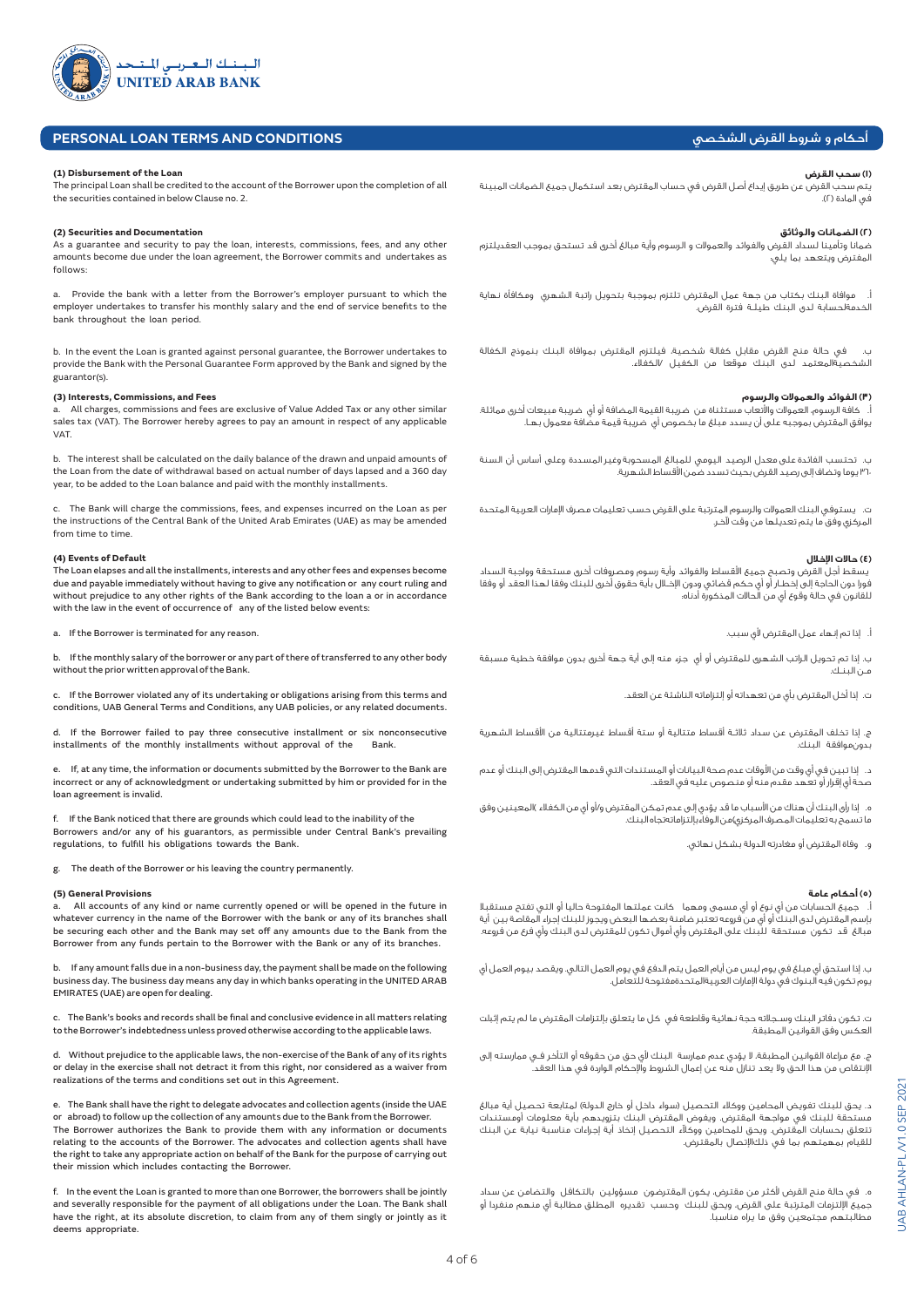

و. لا يحق للمقترض أن يتنازل أو يحيل للغير أي من حقوقه أو إلتزاماته الناشئة عن العقد دون الحصول على الموافقة الخطية المسبقة من البنك.ويوافق المقترض على أن للبنك مطلق الحق في التنازل عن أو تحويل أي من حقوق البنك الناشئة عن العقد بالإضافة إلى الرهونات والكفالإت وأية تأمينات أخرى إلى أية جهة دون الحاجة لموافقة المقترض على التحويل أو التنازل.

ز. يجـوز للبنـك وشـركاته الفرعيـة وشـركاته التابعـة ووكالئـه ومقـدم الخدمـات مـن الغيـر وأي طـرف يـراه البنـك مناســبًا أن يتحقــق مــن صالحيــة جميــع أو أي مــن هــذه المعلومــات مــن خــال أي مصــادر أخــرى حســب مــا يــراه البنـك مناسـبًا بمـا فـي ذلـك علـى سـبيل المثـال ال الحصـر أي وكالـة تصنيـف إئتمانـي إتحاديـة أو فـي أي إمـارة و وكالـة خارجيـة (مثـل شـركة الإتحـاد للمعلومـات الائتمانيـة او اي شـركة بديلـة).

ح. أفــوض البنــك العربــي المتحــد أن يطلــب (فــي أي وقــت) أي تصنيــف ائتمانــي أو كشــوف حســابات أو غيــر ذلـك مـن المعلومـات مـن أي جهـة عمـل أعمـل لديهـا أو مؤسسـة ماليـة أو جهـة تنظيميـة أو وكالـة تصنيـف إئتمانــي )بمـا فــي ذلــك شــركة الإتحــاد للمعلومـات الائتمانيــة أو البنــك المركــزي( أو أي مصــدر معلومـات آخـر يختــره البنـك العربـي<br>يختـاره البنـك العربـي المتحـد ) و التـي تعتبـر كل منهـا سـلطة تحقـق ( مـن أجـل تقييـم محفظتـي الائتمانيـة و تاريخـي و قدرتـي علـى الوفـاء بالتزاماتـي الماليـة وأقـر أنـه يجـوز للبنـك العربـي المتحـد أن يعتمـد علـى هـذه المعلومـات وال يتحمـل البنـك أي مسـؤولية عـن خطـأ أو نقـص أو عـدم دقـة هـذه المعلومـات. باإلضافة إلى اإلقرار السابق، فإني أوافق

بخصـوص الدخـول إلـى كشـوف الحسـاب - بشـكل نهائـي وبـدون شـرط أن أوقـع أي نمـوذج يقدمـه لـي البنـك العربـي المتحـد سـواء فـي شـكل مرفـق لنمـوذج الطلـب هـذا أو بـأي طريقـة أخـرى

ط. العقــد و الشــروط و األحــكام الخاصــة بالقــرض و الشــروط واألحــكام العامــة للبنــك العربــي المتحــد و أى نسـخة الكترونيـة علـي الموقـع الرسـمي للبنـك العربـي المتحـد محـرره باللغتيـن اإلنجليزيـة و العربيـة و فـي حالـة وجـود أي تعـارض بيـن النصيـن يتـم إعتمـاد النـص باللغـة العربيـة )حتـي فـي حالـة أن العميـل ال يتحـدث و يكتـب أو يفهـم اللغـة العربيـة).

# **)6( إلغاء اإللتزام**

يجـوز للبنـك، فـي أي وقـت وقبـل صـرف القـرض ، إلغـاء إلتزامـه بمنـح القـرض أو تخفيـض مبلـغ القـرض المذكـور فـي طلـب القـرض أو تأخيرصـرف القـرض فـي أي مـن الحـاالت التاليـة:

أ. حـدوث أي تغييـر جوهـري أو سـلبي فـي ظروفـك بعـد تقديمـك لطلـب القـرض، أو إذا كانـت أو أصبحـت أي مـن المعلومـات أو البيانـات الماليـة المدعمـة لطلـب القـرض غيـر دقيقـة، و/أو

ب. عــدم إســتكمال البنــك لتحرياتــه عنــك بطريقــة مرضيــة لهــا أو إذا أســفرت تحريــات البنــك عنــك عــن معلومــات غيــر مرضيــة للبنــك، و/أو ً

ج. إكتشاف البنك ألي معلومات تؤثر سلبا على قرار البنك منحك القرض، و/أو

د. إذا إرتـآى البنـك، حسـب تقديـره المطلـق، أنـه لـن يكـون بإسـتطاعتك اإللتـزام بـأي مـن تعليماتـه أو تسـجيل .<br>أي ضمـان مطلـوب (إن إنطبق) و/أو

إذا قرر البنك حسب تقديره المطلق أن القوانين المطبقة تفرض قيودًا على منحك القرض، و/أو )

و. إذا إرتـآى البنـك حسـب تقديـره المطلـق أنـه لـم يتـم الوفـاء بـأي مـن أحـكام القـرض و/أو أحـكام وشـروط الخدمــات المصرفيــة لألفــراد و/أو أي شــروط أخــرى للموافقــة أو أنــه ال يمكــن الوفــاء بــأي مــن تلــك األحــكام والشــروط، و/أو

لأى سبب آخر.

يجوزلـك، فـي أي وقـت قبـل صـرف مبلـغ القـرض،أن تطلـب مـن البنـك إلغـاء القـرض، شـريطة إلتزامـك بدفـع أي رسـوم منطبقـة وأي رسـوم إلتزامـات مترتبـة.

## **)7( حساب السداد**

يجب علي المقترض أن يقوم بالتالي:

أ. فتح واإلحتفاظ بحساب سداد طوال مدة القرض، و

ب. اإلحتفـاظ طـول مـدة القـرض برصيـد دائـن فـي حسـاب السـداد الخـاص بـك يكفـي علـى األقـل لدفـع قسـط السـداد الشـهري التالـي والفائـدة المترتبـة عليـه بموجـب القـرض

### **)8( إفاداتك وضماناتك وتعهداتك**

تعريف:

UAB AHLAN-PL /V1.0 SEP 2021

AHLAN-PL/V1.0 SEP

JAB.

2021

"أحــكام القــرض" تعنــي الشــروط واألحــكام الخاصــة بالقــرض الشــخصي باإلضافــة إلــى طلــب القــرض و كتــاب الموافقــة.

أنـت تقـدم وتضمـن للبنـك بتاريـخ تطبيـق أحـكام القـرض وبتاريـخ صـرف مبلـغ القـرض وفـي كل يـوم طـوال مـدة القـرض بمـا يلـي :

أ. أن تنفيذ وأداء كل حكم من أحكام القرض يقع بالكامل ضمن نطاق صالحيتك، و

ب. أن كل حكـم مـن أحـكام القـرض ينشـئ إلتزامـات قانونيـة ملزمـة لـك ال تتعـارض أو تتضـارب مـع أي إلتزامـات تعاقديـة أو قانونيـة أخـرى مترتبـة عليك، و

جــ. عــدم وجــود أي إجــراءات تقاضــي أو تحكيــم أو إجــراءات إداريــة )بمــا فــي ذلــك أي إجــراءات تتعلــق بإشــهار اإلفــاس أو اإلعســار أو الحــل أو التصفيــة حســب مــا ينطبــق( منظــورة أمــام أو بواســطة أي محكمــة أو ســلطة حكوميـة ضـدك أو ضـد أي مـن األصـول التـي تمتلكهـا أو عـدم وجـود أي إجـراءات مـن هـذا النـوع قيـد النظـر أو مــن المتوقــع إتخاذهــا ضــدك، و

د. أن كافة المعلومات المقدمة من قبلك إلى البنك صحيحة ودقيقة وليست مضللة، و

هــ. عـدم حـدوث أو وجـود أي حالـة إنهـاء أو ظـروف محتملـة قـد تـؤدي إلـى حالـة إنهـاء و أنـه لـن تحـدث أي حالـة إنهـاء نتيجـة لممارسـتك لحقوقـك و/ أو وفائـك باإلتزاماتـك بموجـب أحـكام القـرض أو األحـكام والشـروط العامـة للبنـك العربـي المتحـد، و

g. The Borrower may not assign or transfer to third parties any of his rights or obligations<br>under the loan agreement without obtaining the prior written consent of the Bank. The<br>Borrower agrees that the Bank shall have rights under the loan agreement in addition to mortgages, guarantees, or any other securities to any authority without having to obtain the Borrower consent on such assignment or transfer.

h. The Bank, its subsidiaries, affiliates, agents, third party service providers and any other party the Bank may deem appropriate may validate and verify all or any such information,<br>through whatever third party sources it considers appropriate, including without limitation,<br>any federal, emirate or overseas credit replacement bureau):

i. The Borrower permits United Arab Bank to (at any time) request any credit references account statements or other relevant information from his employer, any financial<br>institution,regulatory body, any credit reference agency/bureau (including Al Etihad Credit<br>Bureau and the Central Bank) and/or any other so a Verification Authority) to assess his credit profile and history and his ability to meet his financial commitments, and the Borrower acknowledge that United Arab Bank may rely on such information and shall not be held liable if any such information is incorrect, incomplete or inaccurate. In addition to the aforesaid acknowledgment, for accessing his account statements, the Borrower also irrevocably agree to execute any Form, provided by United Arab Bank, either attached as annexure to this application Form or otherwise.

j. This Application, Personal loan Terms and Conditions, UAB General Terms and Conditions, Schedule of Charges, any Agreement or electronic copy which is disclosed on the Bank's website are made in two languages Arabic and English and in the event of any contradiction between the two texts, the text written in Arabic language shall prevail. (even if customer do not either speak, write or understand Arabic language).

### **(6) Cancellation of Commitments**

United Arab Bank may, at any time prior to disbursal of a loan, cancel its commitment to make available a loan, reduce the amount of a loan stated in a loan application or delay disbursal in any of the following circumstances:

There is a material or adverse change in your circumstances since you completed the loan application, or any of the information or financial details given in support of the loan application is or becomes in accurate;

. The bank has not completed enquiries about you to its satisfaction or its enquiries reveal information about you that is not to its satisfaction;

The bank discovers any adverse information that is relevant to UAB's decision to grant you a loan;

d. The bank is of the view in its sole discretion that you will be unable to comply with any of its instructions or to register any required security (if applicable);

The bank determines in its sole discretion that there are restrictions under applicable law to granting you a loan;

f. Any of the loan terms, the United Arab Bank general term and conditions and/or any other condition for approval are not in UAB's sole discretion fulfilled or not capable of being fulfilled; and/or

### g. Any other reason.

You may, at any time prior to disbursal, request that United Arab Bank cancel a loan, subject to you being liable for any applicable charges and any accrued commitment fees.

#### **(7) Repayment Account**

It is an obligation of the Borrower to:

a. Open and maintain during the term of a Loan a Repayment Account; and b. Maintain during the term of a Loan a credit balance in your Repayment Account which is at least sufficient to pay the next monthly repayment instalment and interest under the Loan.

#### **(8) Your Representations, Warranties and Undertakings** Definition:

"Loan Terms" as the Personal Loan Terms and Conditions together with any relevant Loan Application and Approval Letter.

The Borrower represent and warrant to United Arab Bank on the date on which the Loan Terms apply, on the date of disbursal of a Loan and on each day during the term of a Loan, that:

a. the execution and performance of each Loan Term is fully within your power;

b. each Loan Term creates legally binding obligations on you that do not contravene any other contractual or legal obligations that you have;

c. no litigation, arbitration or administrative proceedings (including any relating to bankruptcy, insolvency, winding up or dissolution as applicable) before, by, or of any court or government authority has been commenced against you or any assets owned by you or are pending or have been threatened;

d. all information supplied by you to United Arab Bank is true, accurate and not misleading;

e. no termination event or potential circumstances that may result in a termination event exist or have occurred and none will occur as a result of the exercise of the your rights or the performance of your obligations under the Loans Terms or United Arab Bank general terms & conditions;